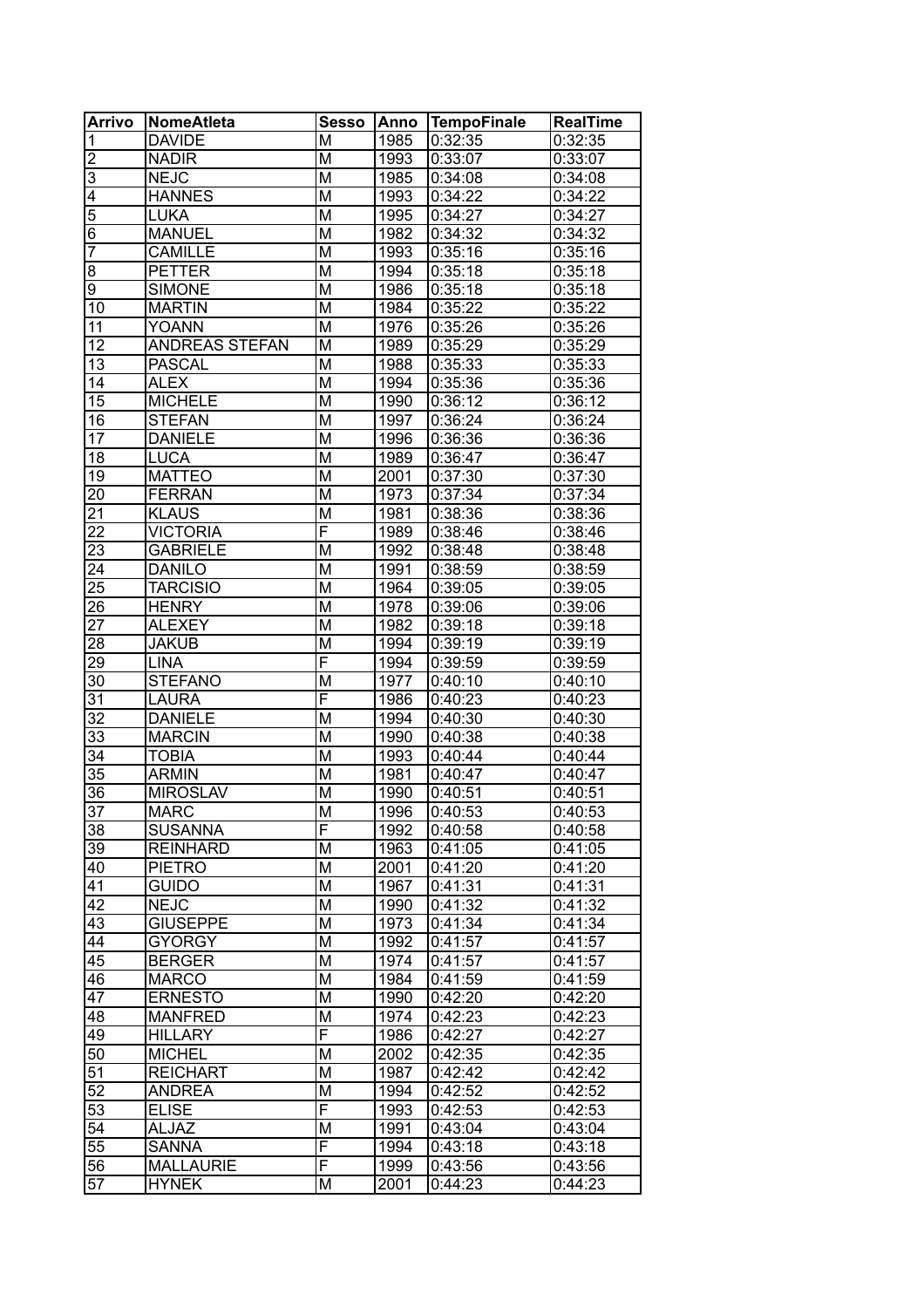| 58              | <b>STEPHANIE</b> | F                       | 1974 | 0:44:24 | 0:44:24 |
|-----------------|------------------|-------------------------|------|---------|---------|
| 59              | <b>DAVID</b>     | M                       | 1999 | 0:44:37 | 0:44:37 |
| 60              | <b>ADRIANO</b>   | M                       | 1969 | 0:44:49 | 0:44:49 |
| 61              | <b>DIEGO</b>     | M                       | 1967 | 0:44:51 | 0:44:51 |
| 62              | <b>FRANCESCO</b> | M                       | 1984 | 0:44:59 | 0:44:59 |
| 63              | <b>FEDERICO</b>  | M                       | 1977 | 0:45:02 | 0:45:02 |
| 64              | <b>KRIS</b>      | M                       | 1977 | 0:45:05 | 0:45:05 |
| 65              | <b>CHRISTIAN</b> | M                       | 1977 | 0:45:09 | 0:45:09 |
| 66              | <b>RANDY</b>     | M                       | 2001 | 0:45:26 | 0:45:26 |
| 67              | <b>PAOLA</b>     | F                       | 1994 | 0:45:26 | 0:45:26 |
| 68              | <b>MARCO</b>     | M                       | 1981 | 0:45:30 | 0:45:30 |
| 69              | <b>ERWIN</b>     | M                       | 1979 | 0:45:33 | 0:45:33 |
| 70              | <b>ANDREA</b>    | M                       | 1974 | 0:45:34 | 0:45:34 |
| 71              | <b>ZUZANA</b>    | F                       | 1990 | 0:45:45 | 0:45:45 |
| $\overline{72}$ | <b>EMILIO</b>    | M                       | 1980 | 0:45:53 | 0:45:53 |
| 73              | <b>INGRID</b>    | F                       | 1992 | 0:46:00 | 0:46:00 |
| 74              | <b>PAOLO</b>     | M                       | 1977 | 0:46:06 | 0:46:06 |
| 75              | <b>RYAN</b>      | M                       | 1989 | 0:46:11 | 0:46:11 |
| 76              | <b>THERESE</b>   | F                       | 1976 | 0:46:23 | 0:46:23 |
| 77              | <b>DAVIDE</b>    | M                       |      | 0:46:25 |         |
| 78              |                  | M                       | 1977 |         | 0:46:25 |
|                 | <b>ANTON</b>     |                         | 1991 | 0:46:30 | 0:46:30 |
| 79              | <b>MATTEO</b>    | M                       | 1977 | 0:46:35 | 0:46:35 |
| 80              | <b>WALTER</b>    | M                       | 1961 | 0:46:40 | 0:46:40 |
| 81              | <b>STEPHAN</b>   | M                       | 1978 | 0:46:45 | 0:46:45 |
| 82              | <b>JOHANNES</b>  | M                       | 1992 | 0:46:49 | 0:46:49 |
| 83              | <b>DAMIAN</b>    | M                       | 1994 | 0:46:53 | 0:46:53 |
| 84              | <b>JAKUB</b>     | M                       | 1991 | 0:46:56 | 0:46:56 |
| 85              | <b>LUCA</b>      | M                       | 1983 | 0:47:01 | 0:47:01 |
| 86              | <b>MAITE</b>     | F                       | 1980 | 0:47:04 | 0:47:04 |
| 87              | <b>GIORGIO</b>   | M                       | 1979 | 0:47:36 | 0:47:36 |
| 88              | <b>ISMAEL</b>    | M                       | 1983 | 0:47:38 | 0:47:38 |
| 89              | <b>NAOYA</b>     | M                       | 1984 | 0:47:47 | 0:47:47 |
| 90              | <b>YUKO</b>      | F                       | 1986 | 0:47:48 | 0:47:48 |
| 91              | <b>DAVID</b>     | M                       | 1982 | 0:47:49 | 0:47:49 |
| 92              | <b>SCHMID</b>    | M                       | 1982 | 0:47:55 | 0:47:55 |
| 93              | <b>COLOMBO</b>   | M                       | 1976 | 0:48:00 | 0:48:00 |
| 94              | <b>LUIGI</b>     | M                       | 1960 | 0:48:08 | 0:48:08 |
| $\overline{95}$ | <b>JOSEF</b>     | $\overline{\mathsf{M}}$ | 1956 | 0:48:10 | 0:48:10 |
| 96              | <b>GIANNI</b>    | M                       | 1966 | 0:48:15 | 0:48:15 |
| 97              | <b>SEBASTJAN</b> | M                       | 1974 | 0:48:17 | 0:48:17 |
| 98              | <b>ROBERT</b>    | M                       | 1975 | 0:48:18 | 0:48:18 |
| 99              | <b>ETRIC</b>     | M                       | 1989 | 0:48:27 | 0:48:27 |
| 100             | <b>ROLAND</b>    | M                       | 1998 | 0:48:27 | 0:48:27 |
| 101             | <b>ROBERTO</b>   | M                       | 1998 | 0:48:28 | 0:48:28 |
| 102             | <b>FIORENZO</b>  | M                       | 1975 | 0:48:30 | 0:48:30 |
| 103             | <b>COSMA</b>     | M                       | 1989 | 0:48:33 | 0:48:33 |
| 104             | <b>VOJTECH</b>   | M                       | 1995 | 0:48:41 | 0:48:41 |
| 105             | <b>ALBERT</b>    | M                       | 1976 | 0:48:48 | 0:48:48 |
| 106             | <b>GRAZIANO</b>  | M                       | 1965 | 0:49:05 | 0:49:05 |
| 107             | <b>NICK</b>      | M                       | 1986 | 0:49:16 | 0:49:16 |
| 108             | <b>CESARE</b>    | М                       | 1994 | 0:49:20 | 0:49:20 |
| 109             | <b>VERONICA</b>  | F                       | 1989 | 0:49:33 | 0:49:33 |
| 110             | <b>GIORGIA</b>   | F                       | 1998 | 0:49:43 | 0:49:43 |
| 111             | <b>GIANNI</b>    | M                       | 1968 | 0:49:48 | 0:49:48 |
| 112             | <b>PAMELA</b>    | F                       | 1978 | 0:49:52 | 0:49:52 |
| 113             | <b>STEFANO</b>   | M                       | 1965 | 0:50:28 | 0:50:28 |
| 114             | <b>LUCIANO</b>   | M                       | 1969 | 0:50:36 | 0:50:36 |
| 115             | <b>MATTEO</b>    | M                       | 1982 | 0:50:38 | 0:50:38 |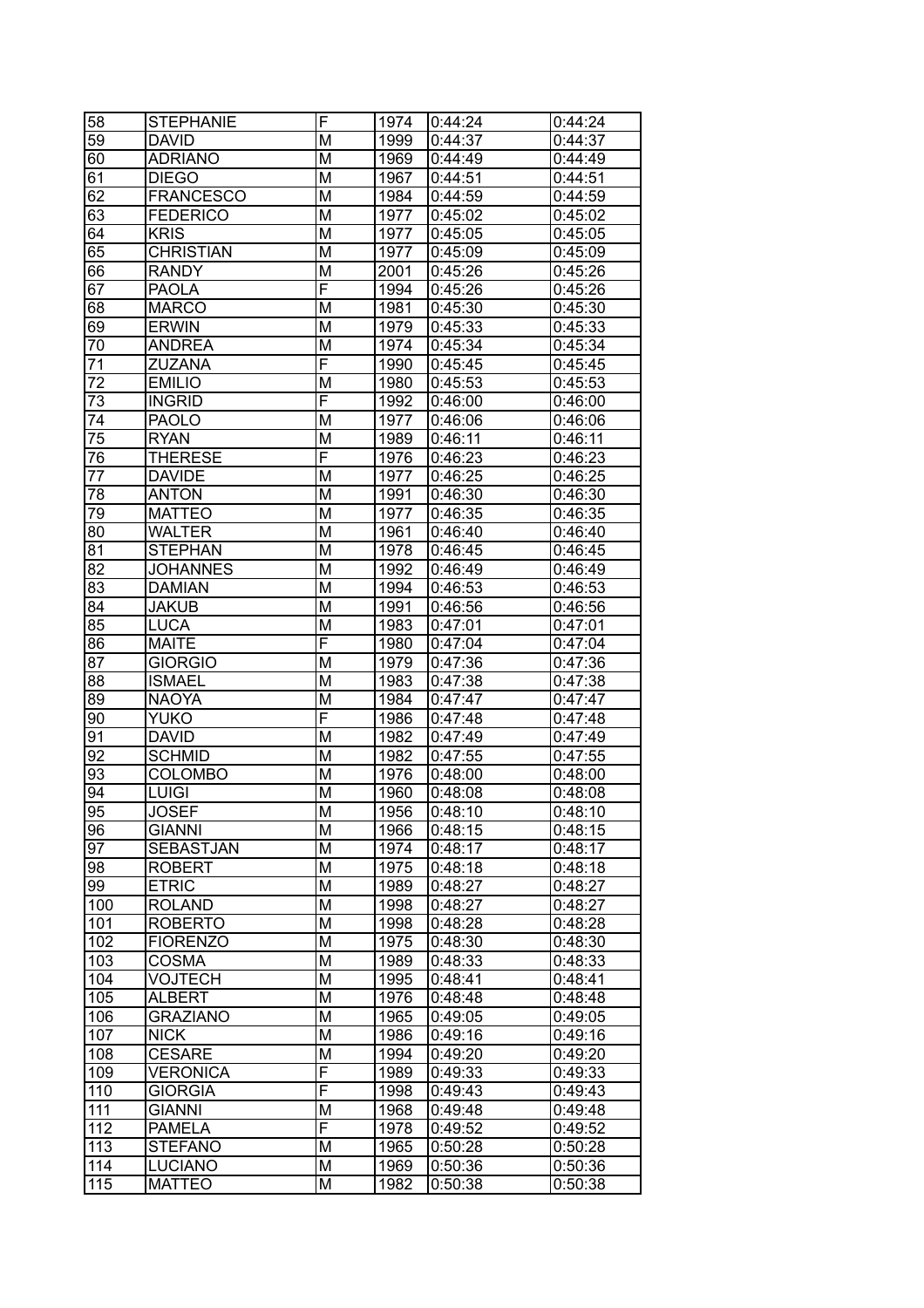| 116              | <b>TOMÁŠ</b>        | M              | 2001 | 0:50:53 | 0:50:53 |
|------------------|---------------------|----------------|------|---------|---------|
| 117              | <b>FERRAN</b>       | M              | 1982 | 0:51:13 | 0:51:13 |
| 118              | <b>CLAUDIO</b>      | M              | 1983 | 0:51:14 | 0:51:14 |
| 119              | <b>TOMAS</b>        | М              | 1990 | 0:51:19 | 0:51:19 |
| 120              | <b>ANNA</b>         | F              | 1978 | 0:51:38 | 0:51:38 |
| 121              | <b>PAOLA</b>        | F              | 1972 | 0:52:03 | 0:52:03 |
| 122              | <b>MATEJ</b>        | M              | 1989 | 0:52:03 | 0:52:03 |
| 123              | <b>LYSANNE</b>      | F              | 1987 | 0:52:14 | 0:52:14 |
| 124              | <b>RENE</b>         | M              | 1973 | 0:52:23 | 0:52:23 |
| 125              | <b>LUCA</b>         | М              | 1975 | 0:52:32 | 0:52:32 |
| 126              | <b>JULIETTE</b>     | F              | 1986 | 0:52:32 | 0:52:32 |
| 127              | <b>TOMÁŠ</b>        | M              | 1998 | 0:52:35 | 0:52:35 |
| 128              | <b>RAFFAELLA</b>    | F              | 1974 | 0:53:40 | 0:53:40 |
| 129              | <b>CLAUDIO</b>      | M              | 1964 | 0:53:56 | 0:53:56 |
| 130              | <b>DIEGO</b>        | M              | 1983 | 0:54:14 | 0:54:14 |
| 131              | <b>MAURIZIO</b>     | M              | 1980 | 0:54:15 | 0:54:15 |
| 132              | <b>BJORN HARALD</b> | М              | 1967 | 0:54:19 | 0:54:19 |
| 133              | <b>OWAIN</b>        | М              | 1994 | 0:54:31 | 0:54:31 |
| 134              | <b>SILVANO</b>      | M              | 1983 | 0:55:11 | 0:55:11 |
| 135              | <b>SARA</b>         | F              | 1977 | 0:55:50 | 0:55:50 |
| 136              | PIERLUIGI ORANTE    | M              | 1962 | 0:55:53 | 0:55:53 |
| 137              | <b>MARCILEI</b>     | M              | 1968 | 0:56:10 | 0:56:10 |
| 138              | <b>IVANO</b>        | M              | 1957 | 0:56:18 | 0:56:18 |
|                  | <b>CLAUDIA</b>      | F              | 1975 |         |         |
| 139              |                     |                |      | 0:57:05 | 0:57:05 |
| 140              | <b>EUGENIO</b>      | M              | 1986 | 0:57:49 | 0:57:49 |
| 141              | <b>GIORGIO</b>      | M              | 1963 | 0:57:52 | 0:57:52 |
| 142              | <b>CARMINE</b>      | M              | 1989 | 0:57:55 | 0:57:55 |
| 143              | <b>NICOLA</b>       | M              | 1979 | 0:58:17 | 0:58:17 |
| 144              | <b>PAVEL</b>        | M              | 1994 | 0:58:25 | 0:58:25 |
| 145              | <b>TADEJ</b>        | M              | 1990 | 0:58:26 | 0:58:26 |
| 146              | <b>LENKA</b>        | F              | 1986 | 0:58:47 | 0:58:47 |
| 147              | <b>DITA</b>         | F              | 1994 | 0:59:09 | 0:59:09 |
| 148              | <b>PAOLO</b>        | M              | 1955 | 0:59:29 | 0:59:29 |
| 149              | <b>HANNE</b>        | F              | 1969 | 0:59:57 | 0:59:57 |
| 150              | <b>EFREM</b>        | M              | 1971 | 1:00:00 | 1:00:00 |
| 151              | <b>WERONIKA</b>     | F              | 1991 | 1:00:34 | 1:00:34 |
| 152              | <b>ROBERTO</b>      | M              | 1975 | 1:01:10 | 1:01:10 |
| $\overline{153}$ | <b>ANNALISA</b>     | $\overline{F}$ | 1980 | 1:01:42 | 1:01:42 |
| 154              | <b>WOLFGANG</b>     | M              | 1972 | 1:01:48 | 1:01:48 |
| 155              | <b>STEFANIA</b>     | F              | 1976 | 1:02:24 | 1:02:24 |
| 156              | <b>OLIVO</b>        | M              | 1952 | 1:02:27 | 1:02:27 |
| 157              | <b>RAFAEL</b>       | M              | 1990 | 1:02:51 | 1:02:51 |
| 158              | <b>AUDREY</b>       | F              | 1982 | 1:03:00 | 1:03:00 |
| 159              | <b>SUZY</b>         | F              | 1979 | 1:03:06 | 1:03:06 |
| 160              | <b>ELISA</b>        | F              | 2002 | 1:03:26 | 1:03:26 |
| 161              | <b>DANIELA</b>      | F              | 1976 | 1:03:50 | 1:03:50 |
| 162              | <b>DAVIDE</b>       | M              | 1972 | 1:04:07 | 1:04:07 |
| 163              | <b>EMILIANO</b>     | M              | 1961 | 1:04:24 | 1:04:24 |
| 164              | <b>GLENN</b>        | M              | 1978 | 1:04:31 | 1:04:31 |
| 165              | <b>NEVIO</b>        | M              | 1965 | 1:04:40 | 1:04:40 |
| 166              | <b>MAURA</b>        | F              | 1975 | 1:04:52 | 1:04:43 |
| 167              | <b>STEFANO</b>      | M              | 1975 | 1:06:25 | 1:06:25 |
| 168              | <b>ATSUSHI</b>      | M              | 1967 | 1:06:59 | 1:06:59 |
| 169              | <b>FABIO</b>        | M              | 1970 | 1:07:51 | 1:07:51 |
| 170              | <b>DANIELA</b>      | F              | 1984 | 1:08:31 | 1:08:31 |
| 171              | <b>NINA</b>         | F              | 1979 | 1:10:39 | 1:10:39 |
| 172              | <b>DESIREE</b>      | F              | 1990 | 1:10:45 | 1:10:45 |
| 173              | <b>FREDRIK</b>      | M              | 1972 | 1:10:49 | 1:10:49 |